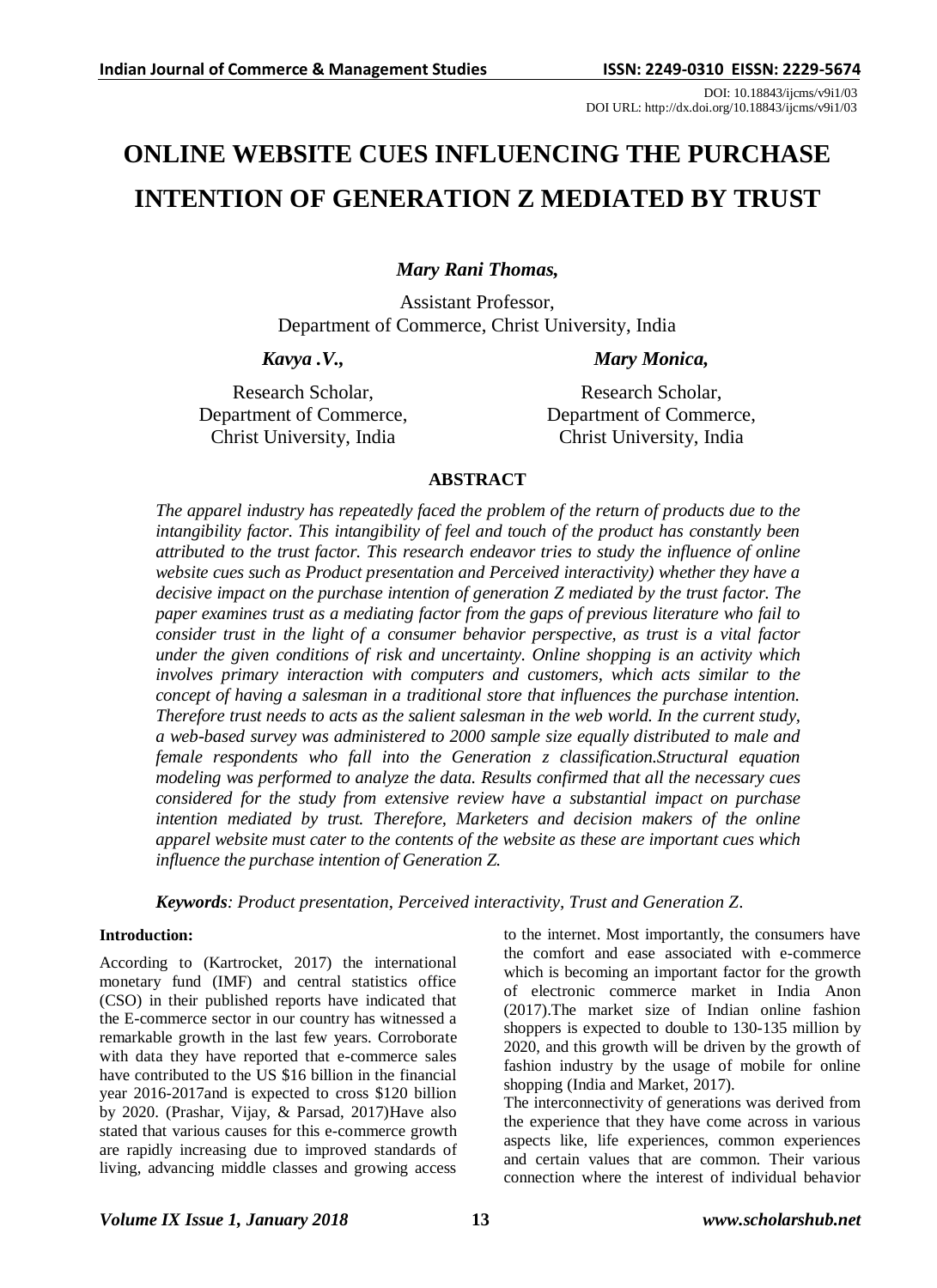cannot be uniform but certain factors that brings the standard platform leading to a difference in generations and similarities that helps them to connect better to the world. Decision making is one of the leading aspects that play a major role in today's generations to differentiate themselves among generations. Generation Z are those who are born after 1996, the oldest of them are currently in the college or the entry-level position of the workforce now. Many times generation Z and millennial are considered to be the same, but the truth is that they both are entirely different categories. Many marketers and experts have tried to name the generations born after 2000 which includes names like post-millennial, net generations or gen Z (Anderson and Caumont, 2014). , indicating that these generations are highly connected with technology. These generations are more brand conscious than the previous generations and are substantially different, henceforth addressing these generations should be done knowing the group preferences. Generation Z is also highly influenced by the social networking sites, giving feedbacks of the products and services they use and to connect with everyone (Palfrey and Gasser, 2008). Thus websites have to consider the preferences and requirements of these particular generations by giving them a tailormade solution. Else they will switch to another brand which can satisfy their requirements. (Palfrey and Gasser, 2008).

# **Literature Review:**

# **Product Presentation:**

The ideas of product presentation by (Baron and Harris, 2008) incorporate a significant change in the concept of retail stores to online stores and the importance of the product image. Instead of adopting the floor design and incurring a huge amount in its physical advertisements in means of banners and hoardings the online graphics, visual images, pictures and other attractive elements can be used to captivate the customers to purchase the products through the website. Purchase decisions of customers are influenced by customer information created, and one customer's decisions can be influenced by the other customers (Chen and Xie, 2008). Visual image and its appearance on the website is considered as an important aspect of the product, as it enhances the product presentation and facilitate a positive customer response to that particular product (Park, Lennon and Stoel,2005; Fiore, Jin, and Kim, 2005) Comparing the current scenario of customer's purchasing power, website features of the product makes a vague shopping experience to the customers (Demangeot and Broderick ,2006). The evolution of e-commerce and the rapid increase in the internet technology, products presentability, quality information and website designs have improved the security and confidentiality of the website for the users (Elliot and Fowell, 2000).In

website shopping, Product presentation provides the perceptible and inventive information's to help consumers make a purchase decision.( Won, Fiore, Niehm, and Lorenz, 2009). Since there is no option of feeling the product by touch and try, the product presentation will act as an only factor for customers to choose the product and it also acts as a critical factor affecting the shopping decisions (Kim and Lennon, 2000). While designing the website for the online sales, the product density also needs to be considered. Product density means the space the website takes for displaying the pictures, space arrangements and texts on the website. So overloaded product density has a negative impact on the sales of the product from the same website as it creates a psychological change in the decision of the customers. (Eroglu, Machleit, and Davis, 2003) .Online retailing websites have good images, aligned texts and controlled product density can be a positive factor in the increase in the sales (Soiraya, Mingkhwan, and Haruechaiyasak, 2008).

The product presentation ability also influences the online products to demand as it showcases the end user, with the same substance from different angles which will ensure greater purchase intentions for the consumers for the online shopping whereby increasing the sales for e-business. (Allen, 2000). A compelling kinetic and static image of the website makes the product and website looking more impressive (Rowley, 1996). Apparels demand on a website platform possesses perceived risk as there can be variation in the texture, design, fabric from the catalog given in the website (Kim, Fiore and Lee, 2007). Inaccurate information is given on the apparel color, and its texture can decrease the credibility of the customers, and that can result in the loss of interest of the in purchasing the products online, whereby an increase in loss of sales, returns, and complaints on the product in the online apparel stores.(Nitse, Parker, Krumwiede and Ottaway,2004). Once the customer's trust from online apparel shopping is gone, maybe due to the reasons like change in the color, the texture of the cloth, will not again come and shop from the same apparel site in the future.(.(Nitse, Parker, Krumwiede and Ottaway,2004). Human models used in apparel product presentation has a positive effect on the sales as the customers can get a better idea of how the apparel looks on them by the mannequin .these human models will give better information to customers regarding the apparel whereby increases the sales (Then and DeLong,1999). Models used for the product presentation can create a substance for imagination and to create a better idea about the product the size of the product displayed in the website matters. High picture quality and interactivity can detail information of the product to the customers. (Song and Kim, 2012). Large sized moving images of the products on the website can increase the purchase intentions, and the image interactivity like the mix and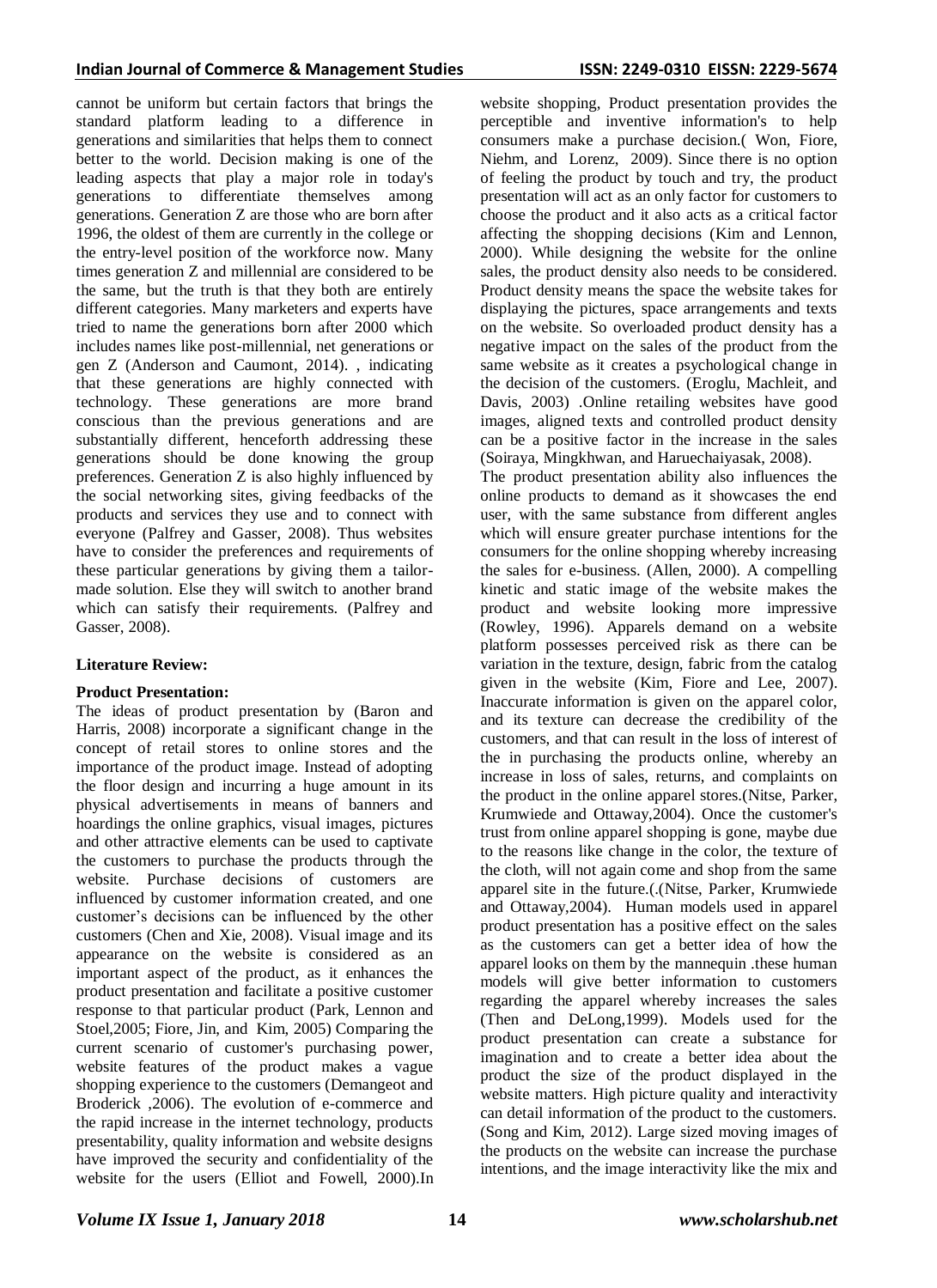match functions can also enhance the number of customers in online shopping. (Song and Kim, 2012; Fiore and Jin, 2003). When there are a proper coordination and arrangements of the product being displayed on the website it will create a positive customer response than uncoordinated products displayed (Yoo and Kim,2012).Also, Product presentation values more when the product is sold through websites as it engages customers in exclusive satisfying experiences. (Won, Fiore, Niehm, and Lorenz, 2009). Effective visual product presentation can generate a real trust and can increase the web shopping. Experience. Therefore the first research hypothesis is proposed as follows:

**H1:** Product presentation has a positive and significant relationship on trust dimension.

# **Perceived Interactivity:**

Perceived interactivity is positively connected to the product presentation, the more the product is presentable, the higher is its perceived interactivity as it affects the customer's behavior and attitudes.( Wu,2000). Talking about 3-D advertisement of the product is a type of product presentation, due to the presence of interactivity in the same (Steuer, 1992). The term interactivity has been studied in detail, the computer-mediated communications (Heeter, 2000) and also the online advertisements (Jee and Lee, 2002). Website interactivity like visual experiencing and the product designing has influenced the online shopping ensuring that customers frequently visit the website to purchase the products (Mathwick, 2002). The interactive feature of the website has created an increasing urge for customers to buy the products online (Li, Kuo, and Rusell, 1999).Consumers are reluctant to buy online products earlier due to lack of direct contact with the product, though product presentation does not create a tactile interactivity, it can overcome the customer reluctance on online purchasing as it provides more sensory information with an in-store confluence with that particular product (Li, Kuo, and Rusell, 1999).Perceived interactivity is related to the World Wide Web through the term "interactivity" was used in various aspects before the web came into existence. Interactivity is considered to allocate the interpersonal communication (Morris and Ogan, 1996). Due to the technological advancements have seen over the period, interactivity was considered as an attribute to differentiate the traditional media from the web.

Different scholars have different views on interactivity. (Wu, 2005) Categorized interactivity in various stages such as an interaction between man and machine, users, and systems, senders and receivers. These are the certain tools used to differentiate characteristics of media interactivity as represented the web. Though purchase interactivity has different definitions, the interaction between users and systems have been emphasized more (Sundar and Kim, 2005, Mcmillan and Hwang, 2002). There is neither no proper definition of purchased interactivity nor wellestablished scope; it is still considered as an important point for the online marketing (Kim, 2011; Johnson, Bruner and Kumar, 2006; Lee, 2005). Individual customers were able to receive unique combinations through web marketing, proving a relationship between customization and perceived interactivity (Kalyanaraman, 2003; Sundar and Kim, 2005.). Interactivity is defined as a reciprocal dialogue between system and users with a conceptual aspect. (Sundar and Kim,2005) Classified into types, functional interactivity, and contingencies interactivity. Functional interactivity focuses on interface feature to communicate between users and websites, whereas contingencies interactivity are done to exchange the messages with a dialogic loop. The website viewing experiences are connected with these two types of interactivity (Kelleher, 2009). The functional interactivity and contingency interactivity was called as modality and message interactivity respectively (Sundar, Knobloch‐Westerwick, and Hastall, 2007) making them different from each other. These interactivity attributes affect the other attributes like attitude, behavioral outcomes and cognitive interactivity (Sundar, Oh, Bellur, Jia, and Kim, 2012). Interactivity can influence the content of the media, the synchronicity of communication (Liu, and Shrum, 2002).As stated by(Wu,2005) who identified communication between the users have a propensity of interactivity towards users which is a two-time information exchange. But in all another context, the difference is made between systems, networks, computers, and individuals (Sundar and Kim, 2005). (Sundar and Bellur, 2012) Opinioned that purchased interactivity is a feature in itself that could affect the users. Many consumers, they consider e-shopping very risky and unsafe due to the lack of security. The risk perception is an important aspect of the consumer's behavior because of the lack of negative outcomes to the individuals (Merrilees and Fry, 2003). Functions of perceived interactivity are classified into different levels based on their functions. Human interactivity focuses on how vice versa interaction happens effectively. Human to computers focuses on the actions that control the humans, to navigate and access the computer (McMillan and Hwang, 2002). Interactivity is a process of obtaining, exchanging, communicating the contents through a medium (Macias, 2003), the role of same being elaborated in company websites and how that persuades customers in an indirect manner and by adding manipulation check.( Macias,2003). Interactivity is termed as a perceptual variable and proposed interactivity that is a part of media experience.(Bucy,2004). Perceived interactivity is considered as an individual trait, like

motivation, as it's related to attitude and memory, but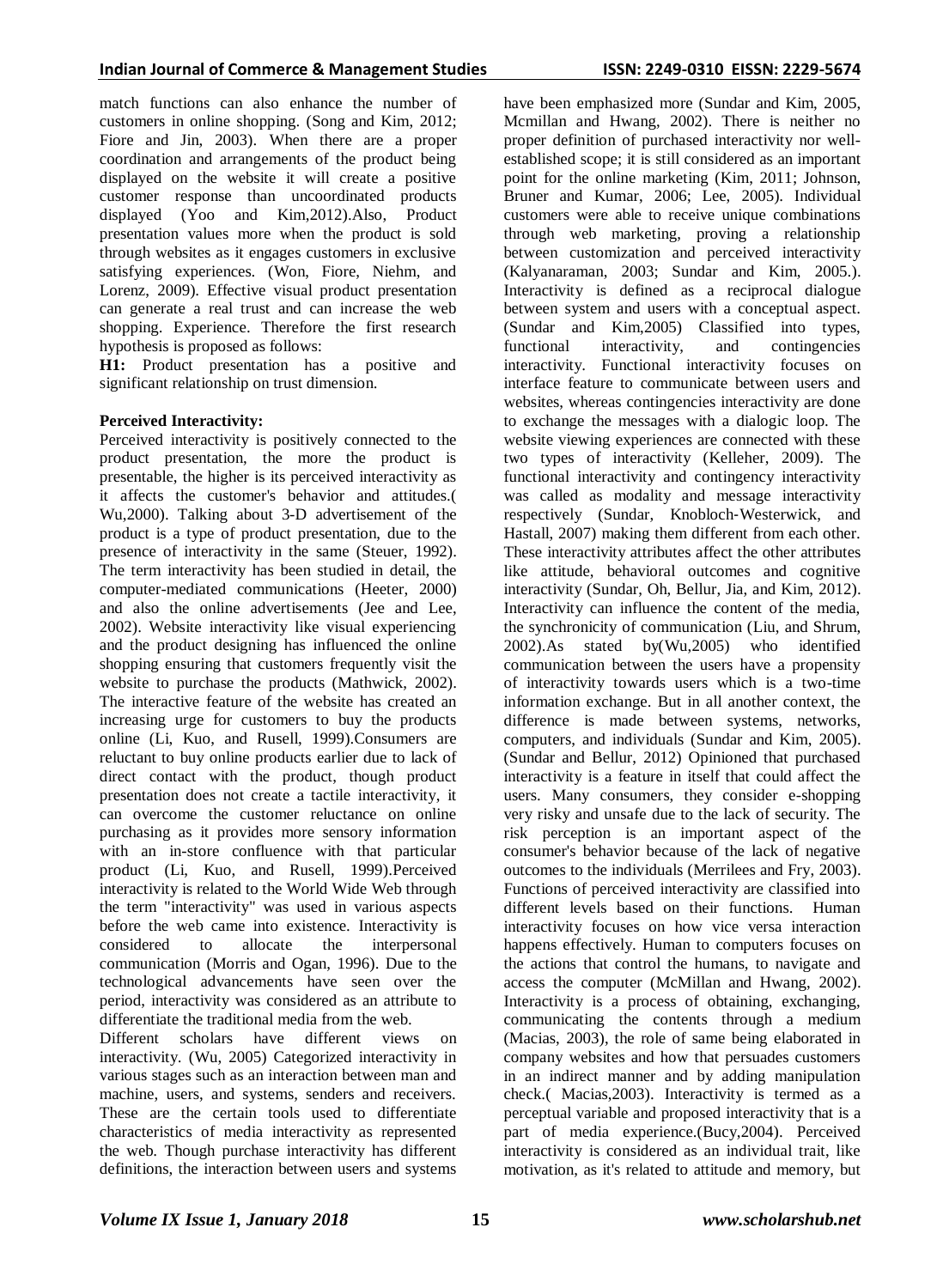the motivation trait has no relevant change in the perceived interactivity. (Chung and Zhao, 2004). Perceived interactivity has a positive impact on the perception towards brand purchase intentions and even the website they browse. ( Wu, 2005). Evolution of website as a quality one due to the interactivity (Lee, se-jin, Wei, Hyojin and Patricia,2004).Intention to interact influence the attitude of the customers towards the website and purchasing ability. (Yoo and Kim, 2012; Park and Park, 2009). Perceived interactivity has various dimensions based on the online environment (Ku,1992; Anderson and Gerbing,1988).A six-dimensional constraint were made in perceived interactivity consisting of 1) amount of effort the customers shows to access the information, 2) the vast choices available, 3)the interpersonal communication skills, 4) the customers user-friendliness in handling the system for online shopping, 5)the ability in monitoring information use and 6)the responsiveness to the users.(Heeter, 2000). As a result, from the above discussion, the fourth research hypothesis is proposed as follows:

**H2:** Perceived interactivity has a positive and significant relationship on trust dimension.

# **Trust and Purchase Intention:**

Trust is the decision taken by a person, trustor, on various attributes including expectation, familiarity, and risk (Luhmann, 2000). The development of trust in the web platform is normally recognized as electronic trust (Merrilees 2003). The concept of etrust gathers information from internet sites which are necessary for the specific customers when they execute their purchase on the web and for organizations to build brand equity. E-trust building is considered as a key driver to e-retail, which includes financial information as a primary factor (Gefen, David, 2003). Factors that determining website trust are; a)ensuring the safety of the transactions dealt with the customers and the primary data collected, b) providing an unbiased, reliable and credible information regarding the price, quality, and availability of the stock, c) providing an error-free billing system, customer service centers and satisfaction of customers (Hoffman, 1998). E-trust has been a factor for consumer's intention to buy products from the website, also the index to determine whether customers will switch to another website. (Eid, 2011; Flavin and Guinaliu, 2006). Trust in electronic commerce platform is considered as the customer's proneness to change to a particular website after considering its characteristics (Fang, Chiu and Wang 2011; Weisberg, Te'eni, and Arman, (2011). An interdisciplinary typology of trust reacted to electronic commerce actions were also formulated based on the previous studies by (McKnight, Choudhury, and Kacmar, 2002). Trust is considered as an important element in B2C in e-commerce (Gefen,2000). Trust is

a foundation stone focusing on the strategic implications of trust for the consumers and marketers relationships (Keen, Ballance, Chan, and Schrump, 1999). When one party has integrity and confidentiality towards another party trust is created (Morgan and Hunt, 1994).

Purchase intention is defined as the preference of an online purchase behavior that takes place on the online website where trust plays a major role McKnight, Choudhury, and Kacmar, 2002) for younger generations according to the review gaps. Previous studies show a variety of approaches towards purchase intention relating to the perception of different authors. According to (Parasuraman, Zeithaml, and Berry, 1988) indicate that purchase intention might be revised with the aspect of quality perception, the influence of price and value perception. High perceived value results in the high intention of purchase (Chang and Wildt, 1994).Purchase intention of a consumer depends upon the purchase of a product or service after the process of evaluation with decisions (Keller,1998). Higher the perceived value leads to purchase decisions (James, 2002). Purchase intention of selecting a product depends on consumer's knowledge (Pires, Stanton and Eckford, 2004). Purchase intention of consumer depends on the feeling towards packaging and designing of the product (Fang, Chiu, and Wang 2011). The factors like designing and packaging build the goodwill of the company and create an impression of a good qualities product in the company's point of view (Eid, 2011). Consumer knowledge plays a vital role in product decision making (Fang, Chiu, and Wang2011)Factors like attractive packaging and product packaging have influenced the consumers concerning purchase intention (Williams, Page, Petrosky and Hernandez, 2010). The term intention leads to purchase of a product or service by consumers (Bart, Shankar, Sultan and Urban, 2005). Consumer's understandings are studied through the intention that relates to the aspect of their behavior. Purchase intention has an indirect effect on online trust that is said to be significant (Kim and Lennon, 2000; Zhou, 2011). Trust has influenced directly affecting the purchase intention of the visitors acting as a mediator between the perceived website reputation and perceived risk that has a role on purchase intention (Zhou, 2011). Hence the fifth research hypothesis is proposed as follows:

**H3:** Trust has a positive and significant relationship on purchase intention.

# **Material and Methods:**

#### **Survey Instruments:**

For this, the survey instrument was developed using variables from existing empirical studies. A comprehensive review of the literature was carried out on the variables identified.A five-point Likert scale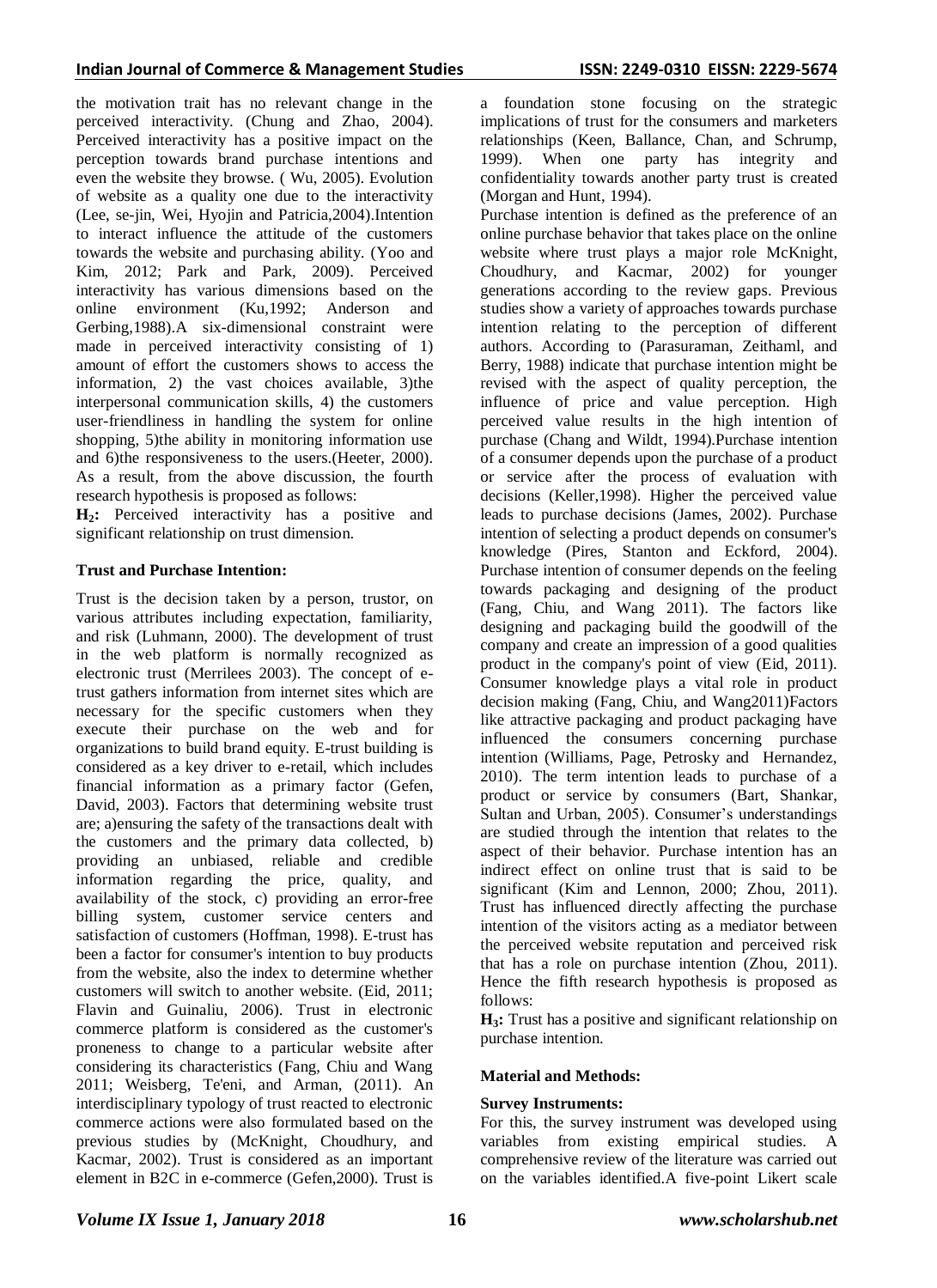was used to measure the variable was chosen(1) and(5) denoted strongly disagree and strongly agree respectively. The instrument was piloted among a sample of 178 respondents, and the main study eliminated the needful according to the results, and the primary survey was carried out.

# **Data Collection:**

Primary data collection has been considered for the research purpose. The data has been collected from generation Z using online as a medium for apparel shopping. The current study adopted a web-based survey method. The data was gathered from all over the country using various social networking sites. Only those who have been engaged in online purchase activities or at least have experienced or completed an online transaction have been included in the population (Tangmaneea and Rawsena, 2016) therefore avoiding the perceptional bias of the respondents. The type of sampling technique employed by the researcher is judgmental sampling which is a nonprobability sampling method. The survey administered to generation Z category of respondents according to Kane (2010) has defined generation Z as those who are born between the year 1995 to 2015 and at present 2017 fall under the age group of 22 years. The sampling technique typically recommended by researchers for infinite population according to (Krejcie and Morgan1970) is usually 384 but due to respondents availability and the survey was conducted in the Indian context and to avoid response bias, as mentioned by the author Krishnanswami and Ranganatham(2006)greater the sample lesser the sampling error. The researcher has gathered data of 2000 sample equally 1000 from Male and 1000 from female respondents to further enhance the study on gender basis also.

# **Analysis and Results:**

Using structural equation modeling (SEM) the data collected was analyzed with AMOS 21.0 software. The validity and reliability were established by conducting a pilot study and conducting a confirmatory analysis which is used to estimate the measurement model for divergent and discriminant validities. Followed by testing the structural model Mediation effect of TRUST between Product Presentation and Purchase Intention for Z- Generation using Bootstrapping method: First, the regression coefficient of direct effect from Product Presentation to Purchase Intention is 0.176. This is found to be statistically significant (p-value is  $0.012$ ,  $p<0.05$ ) (see Table 2). Similarly, the direct effect from the Mediator namely 'TRUST' to Purchase Intention is 0.254 and this path coefficient is found to be significant (p-value is  $0.006$ ,  $p<0.05$ ) and also the path coefficient from Product Presentation to TRUST is 0.428 and found

significant ( $p=0.005$ ,  $p<0.05$ ). The indirect effect from Product Presentation to Purchase Intention via TRUST is  $0.109$   $(0.428*0.254)$ . This is found statistically significant (p-value is  $0.003$ ,  $p<0.05$ ) through bootstrapping (see Table 2). As both the direct and the indirect path (effect) is statistically significant, we conclude that only Partial Mediation occurs between Product Presentation and Purchase Intention when TRUST acts a mediator. In essence, there is statistical evidence to conclude that TRUST would help to partially strengthen the relationship between Product Presentation and Purchase Intention for Z-Generation respondents.

Mediation effect of TRUST between Perceived Interactivity and Purchase Intention: First, the regression coefficient of direct effect from Perceived Interactivity to Purchase Intention is 0.220. This is found to be statistically significant (p-value is 0.005, p<0.05) (see Table 3). Similarly, the direct effect from the Mediator namely 'TRUST' to Purchase Intention is 0.239 and this path coefficient is found to be significant (p-value is  $0.009$ ,  $p<0.05$ ) and also the path coefficient from Perceived Interactivity to TRUST is 0.412 and found significant ( $p=0.008$ ,  $p<0.05$ ). The indirect effect from Perceived Interactivity to Purchase Intention via TRUST is 0.099 (0.412\*0.239). This is found statistically significant (p-value is 0.004, p<0.05) through bootstrapping (see Table 3). As both the direct and the indirect path (effect) is statistically significant, we conclude that only Partial Mediation occurs between Perceived Interactivity and Purchase Intention when TRUST acts a mediator. In essence, there is statistical evidence to conclude that TRUST would help to partially strengthen the relationship between Perceived Interactivity and Purchase Intention for Z-Generation respondents.

# **Regression Result:**

The primary objective of the study was to examine the relationship between the following components.

Based on the literate or review, the following major hypotheses have been formulated:

**H1:** *Product Presentation* has a positive and significant relationship on TRUST dimension.

**H2:** *Perceived Interactivity* has a positive and significant relationship on TRUST dimension

**H3:** *TRUST* has a positive and significant relationship on PURCHASE INTENTION.

Significant at 5 % level, \*Significant at 10 % level. The regression results are provided in (see Table 6). Accordingly, it is observed that the p-value of the relationship between *Product Presentation* and TRUST ( $\beta$ =0.143, C.R = 2.566, p<0.05) is less than the significance alpha level of 0.05, we accept  $H_1$  and conclude that *Product Presentation* has a positive and significant relationship with TRUST dimension. Furthermore, it is observed that it is noted that *Perceived Interactivity* has a significant positive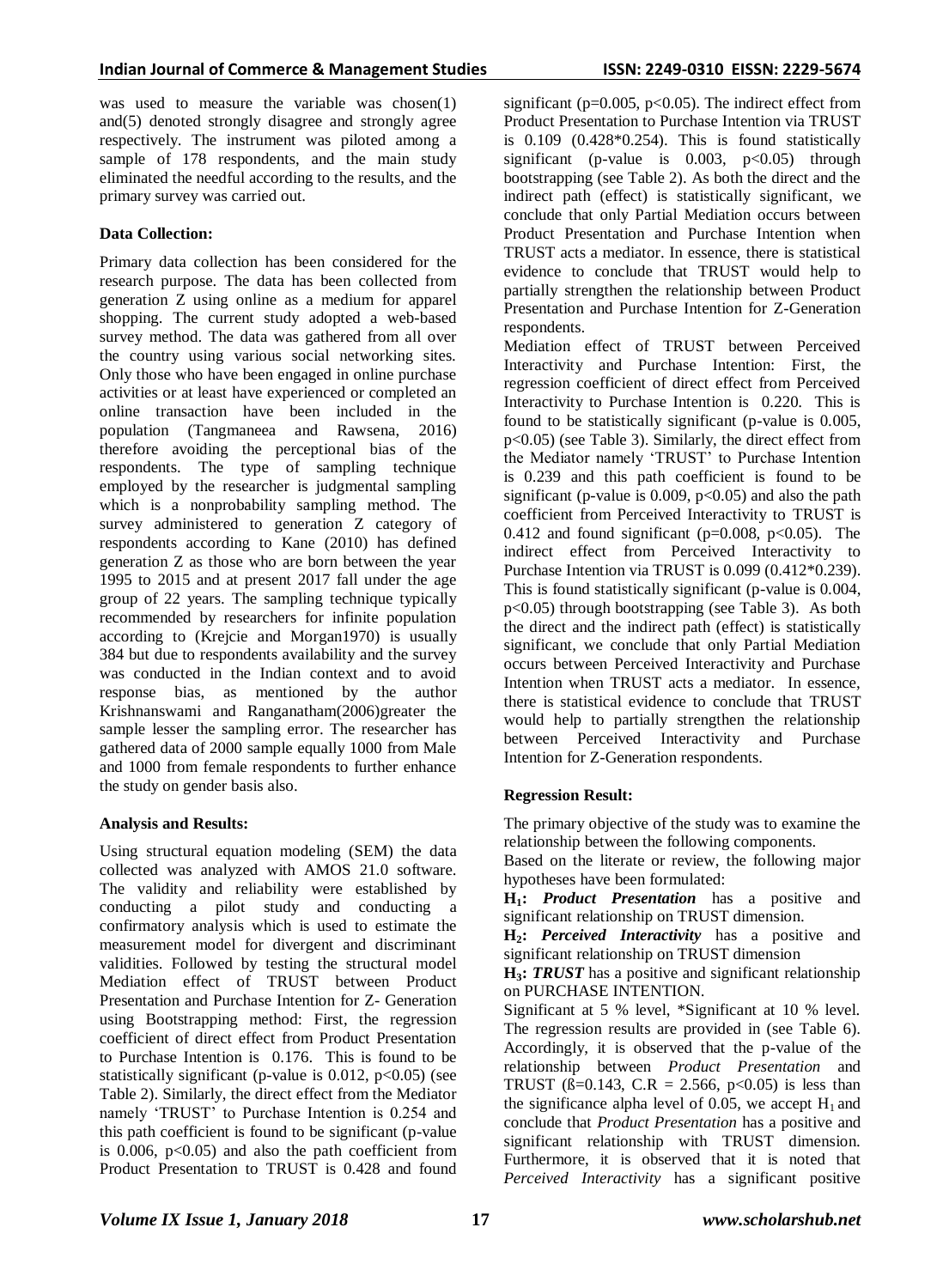relationship with TRUST  $(8 = 0.223; CRe = 4.178)$ ,  $p<0.05$ ), thus,  $H_2$  could be asserted. Finally, it is observed that *TRUST* has a significant positive relationship with PURCHASE INTENTION with the values ( $\beta$  =0.369; CR= 8.215, p<0.05) therefore H3 could be asserted.

#### **Discussion and Managerial Implications:**

The study revealed that the online websites cues considered for the study suggest that positive signs of improving the website cues to strengthen the purchase intention. The first hypothesis, the focus was on the impact of product presentation and trust dimension. The result of the study indicates that the hypothesis is fully supported. Several studies also have investigated the impact of product presentation on trust mainly with store context and other country scenario and classifying the customers in general. The result is in line with some seminal studies conducted by (Yoo and Kim, 2012) also suggesting models used are more relevant in the apparel sectors, as customers enjoy the apparel displayed by the model which can influence the purchasing decision. Thus giving a clear picture of the product. Website designers can consider grading the apparel for texture by giving a standard numbering to be followed to remove the issues of trust of generation Z. As consumers seek for more convenience customized aspect of websites must be considered by the marketers. The second hypothesis is more related to the characteristics of generation Z as these generations display a lot of conveniences in<br>handling technology. The notion perceived handling technology. The notion perceived interactivity and trust is examined by various authors in the seminal paper of (Woen Sang Yoo, Yunjunglee, Jungkunpak,2010) the nexus between etrust and interactivity to pure click and brick click eretailers have established the research hypothesis and also studied that the role of interactivity in e-tailing creating value and increased satisfaction. The final hypothesis framed for the research purpose conclude with the results which have been supported by statistics and various literature that trust becomes an important antecedent of purchase intention for generation Z which is an important outcome.

#### **Conclusions and Future Research:**

There is a lack of information as per as the knowledge of the researcher in the classification of consumers, and most of the research is conducted in abroad scenario. Future study can be done in the Indian context as the needs of the Indian consumers may differ due to the cultures and traditions. It can be done as a case-based study for individual websites. Most of the researchers have taken the experimental method by creating a stimulated website which can become a limitation to understand the needs of customers since it becomes a controlled condition. Gender can be

given importance and classification of consumers in many research undertaken has been done in a general manner can be classified according to generation X, Y, Z and also trying to understand the purchase intention of alpha generation via their parents.

#### **References:**

- Allen, C. (2000). Effective online merchandising techniques. *Retrieved February 3*, 2001.
- Anderson, J. C., &Gerbing, D. W. (1988). Structural equation modeling in practice: A review and recommended two – step approach. *Psychological bulletin*, *103*(3), 411.
- Anderson, M., & Caumont, A. (2014). How social media is reshaping news. *Pew Research Center*, *9*, 24.
- Anon, (2017). [online] Available at: http://ttps://www.researchonindia.com/ecommerce- market-in-India-2062.html
- Baron, S., & Harris, K. (2008).Consumers as resource integrators. *Journal of Marketing Management*, *24* (1-2), 113-130.
- Bart, Y., Shankar, V., Sultan, F., & Urban, G. L. (2005). Are the drivers and role of online trust the same for all web sites and consumers? A large-scale exploratory empirical study. *Journal of marketing*, *69*(4), 133-152.
- Bucy, E. P. (2004). Interactivity in society: Locating an elusive concept. *The information society*, *20*(5), 373-383.
- Chen, S. C., & Dhillon, G. S. (2003).Interpreting dimensions of consumer trust in e-commerce. *Information Technology and Management*, *4*(2), 303-318..
- Chen, Y., & Xie, J. (2008). Online consumer review: Word-of-mouth as a new element of marketing communication mix. *Management science*, *54*(3), 477-491.
- Chung, H., & Zhao, X. (2004). Effects of perceived interactivity on web site preference and memory: Role of personal motivation. *Journal of Computer* ‐ *Mediated Communication*, *10*(1), 00-00.
- Demangeot, C., & Broderick, A. J. (2006).Exploring the experiential intensity of online shopping environments. *Qualitative Market Research: An International Journal*, *9*(4), 325-351.
- Eid, M. I. (2011). Determinants of e-commerce customer satisfaction, trust, and loyalty in Saudi Arabia. *Journal of electronic commerce research*, *12*(1), 78.
- Elliot, S., &Fowell, S. (2000). Expectations versus reality: a snapshot of consumer experiences with Internet retailing. *International journal of information management*, *20*(5), 323-336.
- Eroglu, S. A., Machleit, K. A., & Davis, L. M. (2003). Empirical testing of a model of online store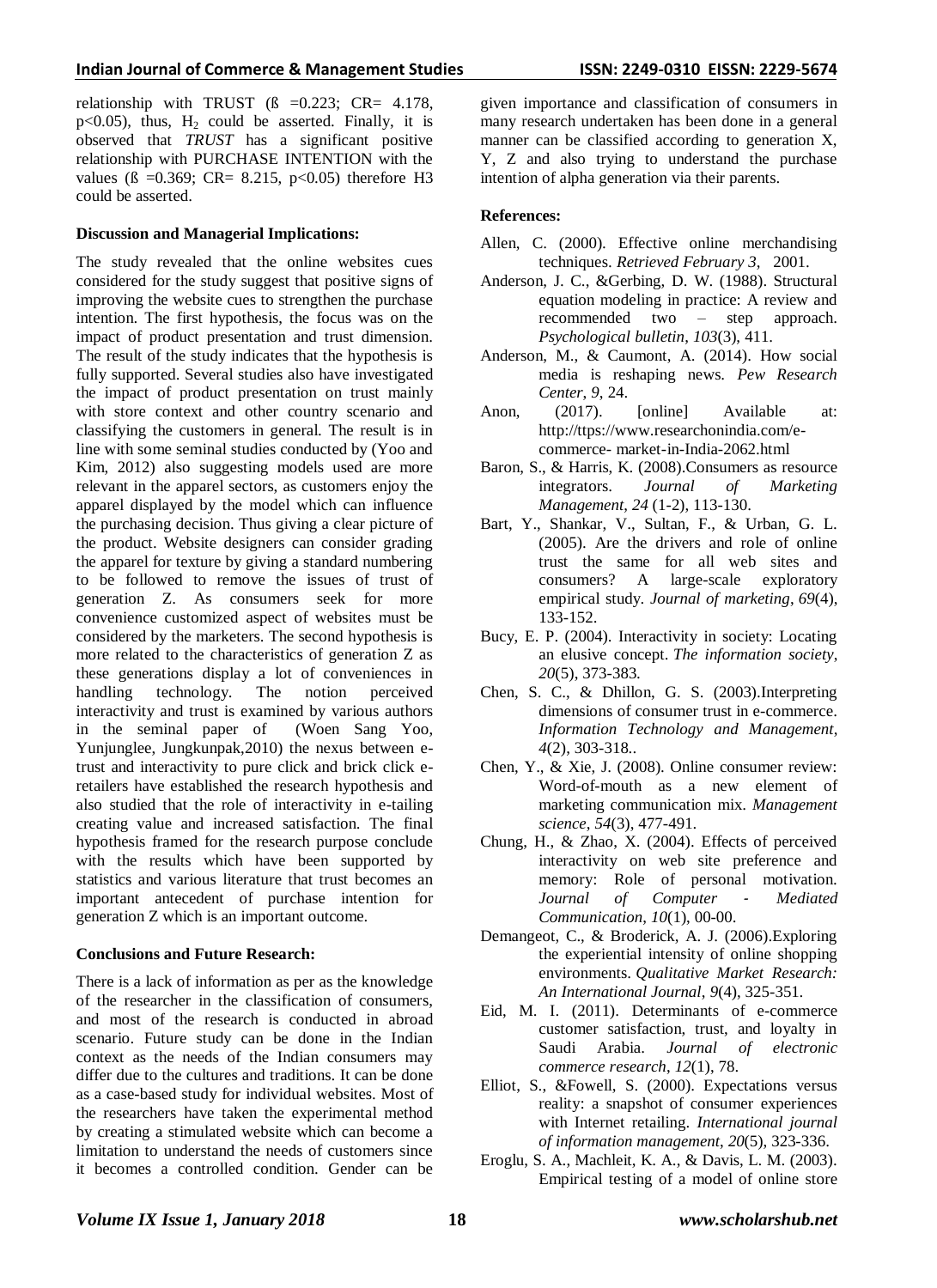atmospherics and shopper responses. *Psychology & Marketing*, *20*(2), 139-150.

- Erogul, S.A, Machleit, K. A. & Davis, L.M. (2001) Atmospheric qualities of online retailing: A conceptual model and implications. *Journal of Business research*, *54*(2), 177-184.
- Fang, Y. H., Chiu, C. M., & Wang, E. T. (2011). Understanding customers' satisfaction and repurchase intentions: An integration of IS success model, trust, and justice. *Internet Research*, *21*(4), 479-503.
- Fiore, A. M., & Jin, H. J. (2003). Influence of image interactivity on approach responses towards an online retailer. *Internet Research*, *13*(1), 38-48.
- Fiore, A. M., Jin, H. J., & Kim, J. (2005). For fun and profit: Hedonic value from image interactivity and responses toward an online store. *Psychology & Marketing*, *22*(8), 669- 694.
- Flavián, C., & Guinalíu, M. (2006). Consumer trust perceived security and privacy policy: three basic elements of loyalty to a website. *Industrial Management & Data Systems*, *106*(5), 601-620..
- Gasser, U., & Palfrey, J. (2008). Born digitalconnecting with a global generation of digital natives. *New York: Perseus*.
- Gefen, D. (2000). E-commerce: the role of familiarity and trust. Omega, 28(6), 725-737. doi: 10.1016/S0305-0483(00)00021-9
- Gefen, David. Reflections on the dimensions of trust and trustworthiness among online consumers. *ACM Sigmis Database* 33, no. 3 (2002): 38- 53.
- Ha, Y., Kwon, W. S., & Lennon, S. J. (2007). Online visual merchandising (VMD) of apparel websites. *Journal of Fashion Marketing and Management: An International Journal*, *11*(4), 477-493
- Heeter, C. (2000). Interactivity in the context of designed experiences. *Journal of Interactive Advertising*, *1*(1), 3-14.
- Hoffman, D. L., Novak, T. P., & Peralta, M. (1998). Building consumer trust in online environments: The case of information privacy (Project 2000). *Owen Graduate School of Management, Vanderbilt University Working Paper*.
- Hsin Chang, H., & Wen Chen, S. (2008). The impact of online store environment cues on purchase intention: Trust and perceived risk as a mediator. *Online information review*, *32*(6), 818-841.
- Jee, J., & Lee, W. N. (2002). Antecedents and consequences of perceived interactivity: An exploratory study. *Journal of interactive advertising*, *3*(1), 34-45.
- Johnson, G. J., Bruner II, G. C., & Kumar, A. (2006). Interactivity and its facets revisited: Theory and empirical test. *Journal of Advertising*, *35*(4), 35-52.
- Kalyanaraman, S. (2003). Attitudes toward personalized content: An experimental investigation of the psychological effects of customized web portals.
- KartRocket. (2017). *Growth of eCommerce in India [Market Research 2017] - KartRocket*. [online] Available at: https://www.kartrocket.com/blog/ecommerce -growth-india-market-research-stats/ [Accessed 21 Aug. 2017].
- Keen, P., Ballance, G., Chan, S., & Schrump, S. (1999). *Electronic commerce relationships: Trust by design*. Prentice Hall PTR.
- Kelleher, T. (2009). Conversational voice, communicated commitment, and public relations outcomes in interactive online communication. *Journal of communication*, *59*(1), 172-188.
- Keller, K. L. (1998). Strategic brand management: Building, measuring, and managing brand equity. *New Jersey*.
- Kim, J., & Lennon, S. J. (2013). Effects of reputation and website quality on online consumers' emotion, perceived risk and purchase intention: Based on the stimulus-organismresponse model. *Journal of Research in Interactive Marketing*, *7*(1), 33-56.
- Kim, J., Fiore, A. M., & Lee, H. H. (2007).Influences of online store perception, shopping enjoyment, and shopping involvement on consumer patronage behavior towards an online retailer. *Journal of retailing and Consumer Services*, *14*(2), 95-107.
- Kim, M., & Lennon, S. J. (2000). Television shopping for apparel in the United States: Effects of perceived amount of information on perceived risks and purchase intentions. *Family and Consumer Sciences Research Journal*, *28*(3), 301-331.
- Kim, S. (2011). Web-interactivity dimensions and shopping experiential value. *Journal of Internet Business*, (9), 1.
- Koo, D. M., &Ju, S. H. (2010). The interactional effects of atmospherics and perceptual curiosity on emotions and online shopping intention. *Computers in Human Behavior*, *26*(3), 377-388.
- Kotler, P. (1973). Atmospherics as a marketing tool. *Journal of retailing*, *49*(4), 48-64.
- Ku, L. (1992). Impacts of interactivity from computermediated communication in an organizational setting: a study of electronic mail.
- Lee, Se-Jin, Wei-Na Lee, Hyojin Kim, and Patricia A. Stout. A comparison of objective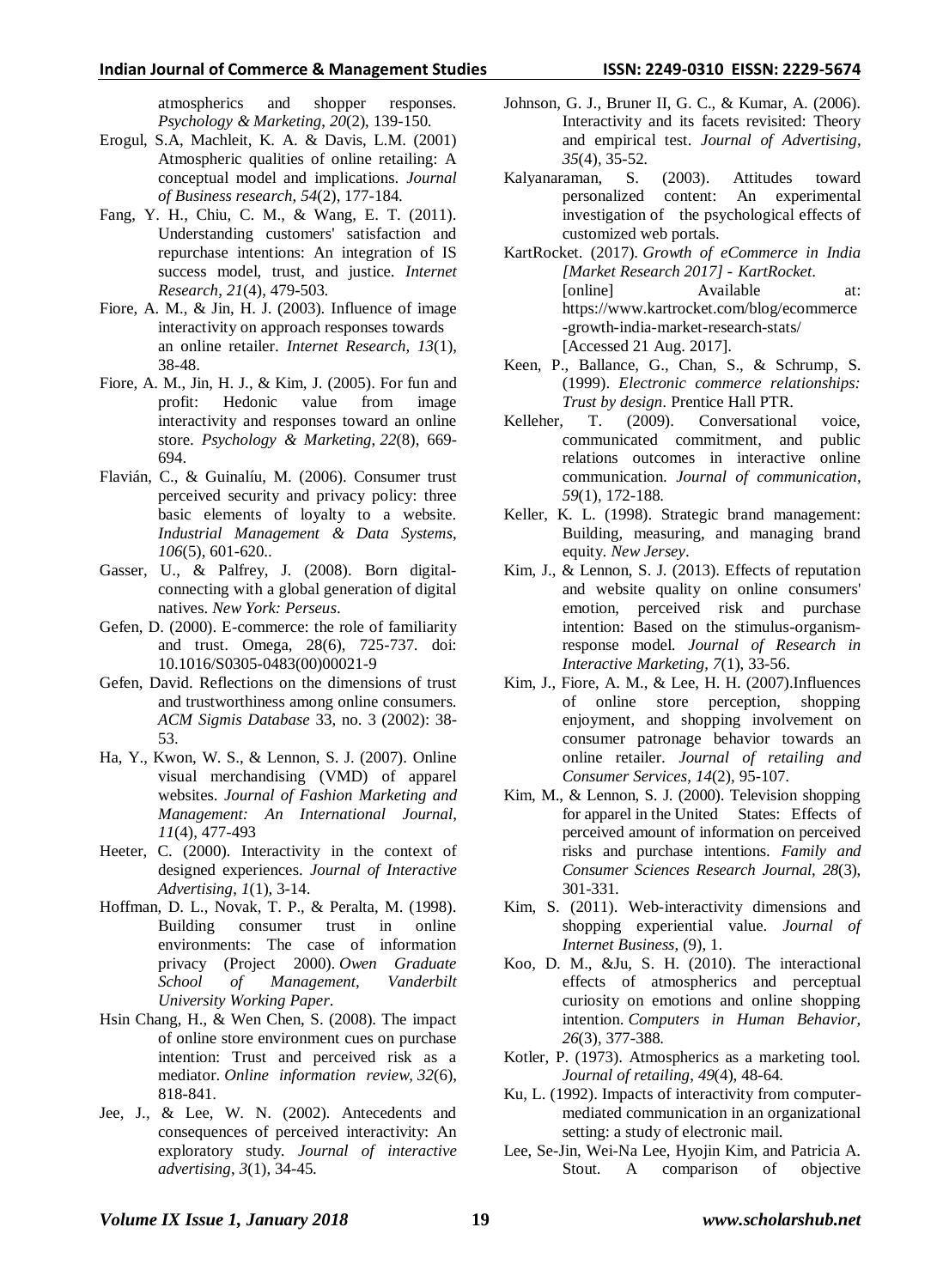characteristics and user perception of web sites. *Journal of interactive advertising* 4, no. 2 (2004): 61-75.

- Lee, T. (2005).The impact of perceptions of interactivity on customer trust and transaction intentions in mobile commerce. *Journal of Electronic Commerce Research*, *6*(3), 165.
- Li, H., Kuo, C., &Rusell, M. G. (1999).The impact of perceived channel utilities, shopping orientations, and demographics on the consumer's online buying behavior. *Journal of Computer*‐*Mediated Communication*, *5*(2),  $0 - 0.$
- Liu, Y., & Shrum, L. J. (2002). What is interactivity and is it always such a good thing? Implications of definition, person, and situation for the influence of interactivity on advertising effectiveness. *Journal of advertising*, *31*(4), 53-64.
- Luhmann, N. (2000). Familiarity, confidence, trust: Problems and alternatives. *Trust: Making and breaking cooperative relations*, *6*, 94-107.
- Macias, W. (2003).A preliminary structural equation model of comprehension and persuasion of interactive advertising brand websites. *Journal of interactive advertising*, *3*(2), 36- 48.
- Mathwick, C. (2002). Understanding the online consumer: A typology of online relational norms and behavior. *Journal of Interactive Marketing*, *16*(1), 40-55.
- McKnight, D. H., Choudhury, V., &Kacmar, C. (2002). Developing and validating trust measures for e-commerce: An integrative typology. *Information systems research*, *13*(3), 334-359.
- McMillan, S. J., & Hwang, J. S. (2002). Measures of perceived interactivity: An exploration of the role of direction of communication, user control, and time in shaping perceptions of interactivity. *Journal of advertising*, *31*(3), 29-42.
- Merrilees, B., & Fry, M. L. (2003). E-trust: the influence of perceived interactivity on eretailing users. *Marketing Intelligence & Planning*, *21*(2), 123-128.
- Morgan, R. M., & Hunt, S. D. (1994).The commitment-trust theory of relationship marketing. *The journal of marketing*, 20- 38.
- Morris, M., &Ogan, C. (1996). The Internet as mass medium. *Journal of Computer*‐*Mediated Communication*, *1*(4), 0-0.
- Nitse, P. S., Parker, K. R., Krumwiede, D., &Ottaway, T. (2004). The impact of color in the ecommerce marketing of fashions: an exploratory study. *European Journal of Marketing*, *38*(7), 898-915.
- Parasuraman, A., Zeithaml, V. A., & Berry, L. L. (1988). Servqual: A multiple-item scale for measuring consumer perc. *Journal of retailing*, *64*(1), 12.
- Park, J., Lennon, S. J., &Stoel, L. (2005). On‐line product presentation: Effects on mood, perceived risk, and purchase intention. *Psychology & Marketing*, *22*(9), 695-719.
- Park, M., & Lennon, S. J. (2009).Brand name and promotion in online shopping contexts. *Journal of Fashion Marketing and Management: An International Journal*, *13*(2), 149-160.
- Park, M., & Park, J. (2009). Exploring the influences of perceived interactivity on consumersshopping effectiveness. *Journal of customer behavior*, *8*(4), 361-379.
- Pires, G., Stanton, J., & Eckford, A. (2004). Influences on the perceived risk of purchasing online. *Journal of Consumer Behaviour*, *4*(2), 118-131.
- Prashar, S., Vijay, T. S., & Parsad, C. (2017). Effects of Online Shopping Values and Website Cues on Purchase Behaviour: A Study Using S–O–R Framework. *The Journal for Decision Makers*, *42*(1), 1–18. https://doi.org/10.1177/0256090916686681
- Rowley, J. (1996). Retailing and shopping on the Internet. *International Journal of Retail & Distribution Management*, *24*(3), 26-37.
- Soiraya, B., Mingkhwan, A., &Haruechaiyasak, C. (2008, December). An analysis of visual and presentation factors influencing the design of E-commerce web sites. In *Web Intelligence and Intelligent Agent Technology, 2008. WI-IAT'08. IEEE/WIC/ACM International Conference on* (Vol. 3, pp. 525-528).IEEE.
- Song, S. S., & Kim, M. (2012). Does more mean better? An examination of visual product presentation in e-retailing. *Journal of Electronic Commerce Research*, *13*(4), 345.
- Steuer, J. (1992). Defining virtual reality: Dimensions determining tele-presence. *Journal of communication*, *42*(4), 73-93.
- Sundar, S. S., & Kim, J. (2005). Interactivity and persuasion: Influencing attitudes with information and involvement. *Journal of interactive advertising*, *5*(2), 5-18.
- Sundar, S. S., Knobloch‐Westerwick, S., &Hastall, M. R. (2007). News cues: Information scent and cognitive heuristics. *Journal of the Association for Information Science and Technology*, *58*(3), 366-378.
- Sundar, S. S., Oh, J., Bellur, S., Jia, H., & Kim, H. S. (2012, May). Interactivity as self-expression: a field experiment with customization and blogging. In *Proceedings of the SIGCHI*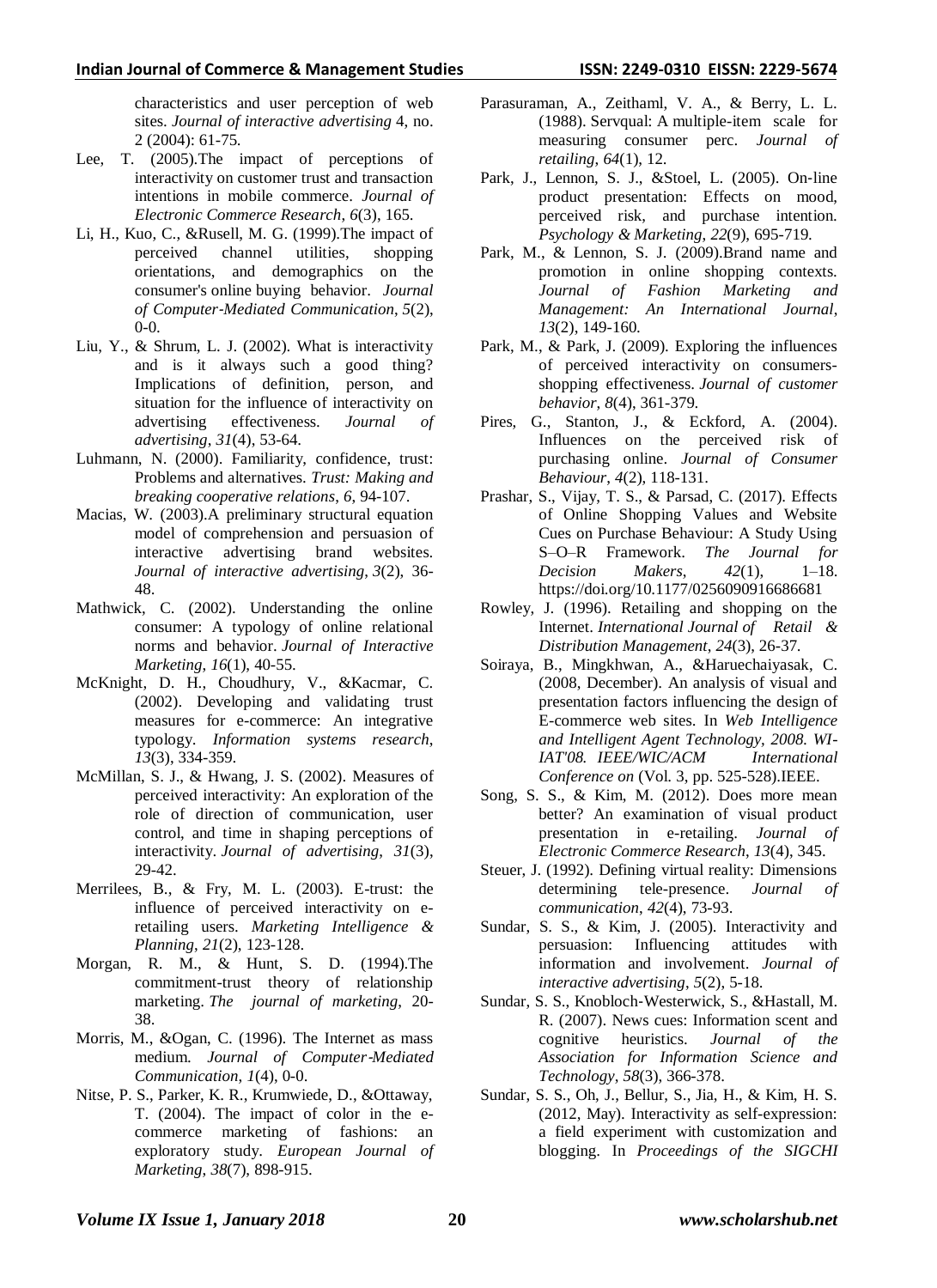#### **Indian Journal of Commerce & Management Studies ISSN: 2249-0310 EISSN: 2229-5674**

*Conference on Human Factors in Computing Systems* (pp. 395-404). ACM.

- Tangmanee, C., & Rawsena, C. (2016). Direct and Indirect Effects of Perceived Risk and Website Reputation on Purchase Intention: A Mediating Role of Online Trust. *International Journal of Research in Business and Social Science*, *5*(6), 1.
- Then, N. K., & DeLong, M. R. (1999). Apparel shopping on the web. *Journal of Family and Consumer Sciences*, *91*(3), 65.
- Weisberg, J., Te'eni, D., &Arman, L. (2011). Past purchase and intention to purchase in ecommerce: The mediation of social presence and trust. *Internet research*, *21*(1), 82-96
- Williams, K. C., Page, R. A., Petrosky, A. R., & Hernandez, E. H. (2010). Multi-generational marketing: Descriptions, characteristics, lifestyles, and attitudes. *The Journal of Applied Business and Economics*, *11*(2), 21.
- Won Jeong, S., Fiore, A. M., Niehm, L. S., & Lorenz, F. O. (2009). The role of experiential value in online shopping: The impacts of product

presentation on consumer responses towards an apparel web site. *Internet Research*, *19*(1), 105-124.

- Wu, G. (2005). The mediating role of perceived interactivity in the effect of actual interactivity on attitude toward the website. *Journal of Interactive advertising*, *5*(2), 29-39.
- Wu, G. M. (2000). *The role of perceived interactivity in interactive ad processing*. The University of Texas at Austin.
- Yoo, J., & Kim, M. (2012). Online product presentation: the effect of product coordination and a model's face. *Journal of Research in Interactive Marketing*, *6*(1), 59-72.
- Yoo, W. S., Lee, Y., & Park, J. (2010). The role of interactivity in e-tailing: Creating value and increasing satisfaction. *Journal of retailing and consumer services*, *17*(2), 89-96...
- Zhou, T. (2011). An empirical examination of users' post-adoption behavior of mobile services. *Behaviour & Information Technology*, *30*(2), 241-250.



# **Figure 1: conceptual framework consisting of the constructs and proposed hypotheses**

**Fig 2: Mediation of TRUST between** *Product Presentation* **and** *Purchase Intention*

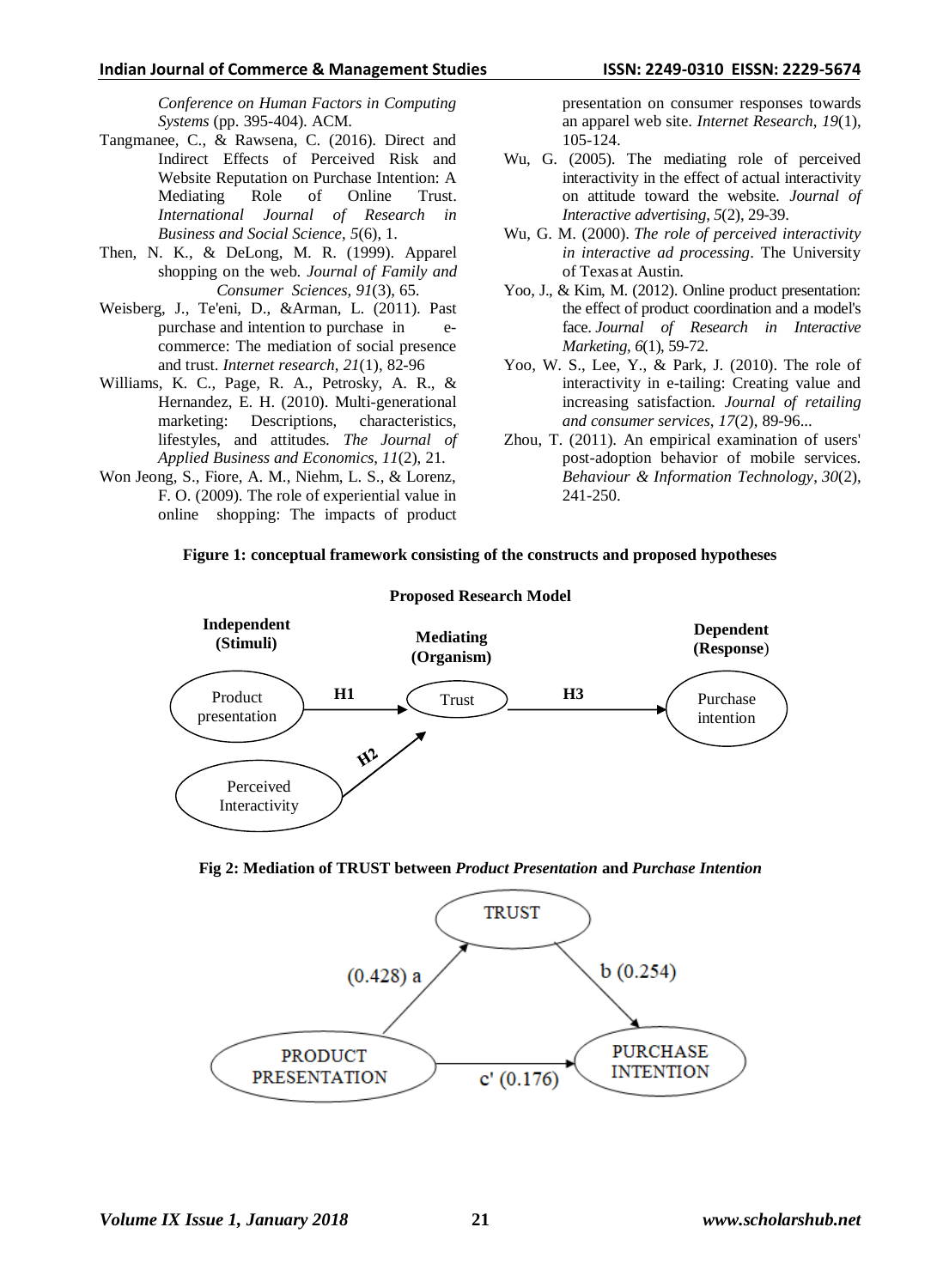|                    | ß     | <b>Boot S.E</b> | <b>Boot LLCL</b> | <b>Boot ULCI</b> | p-value  |
|--------------------|-------|-----------------|------------------|------------------|----------|
| a                  | 0.428 | 0.043           | 0.357            | 0.501            | $0.005*$ |
| b                  | 0.254 | 0.254           | 0.186            | 0.332            | $0.006*$ |
| $a * b$ (Indirect) | 0.109 | 0.022           | 0.076            | 0.155            | $0.003*$ |
| Direct $(c')$      | 0.176 | 0.041           | 0.106            | 0.244            | $0.012*$ |
| <b>Total</b>       | 0.301 | 0.049           | 0.235            | 0.392            | $0.004*$ |

**Table 2: Test for mediation effect of TRUST between** *Product Presentation* **and** *Purchase Intention* (Bootstrap samples =2000 and confidence level = 95 %)





**Table 3: Test for mediation effect of TRUST between** *Perceived Interactivity* **and** *Purchase Intention* (Bootstrap samples =2000 and confidence level = 95 %)

|                | ß     | <b>Boot S.E</b> | <b>Boot LLCL</b> | <b>Boot ULCI</b> | p-value  |
|----------------|-------|-----------------|------------------|------------------|----------|
| a              | 0.412 | 0.045           | 0.322            | 0.480            | $0.008*$ |
| $\mathbf b$    | 0.239 | 0.047           | 0.163            | 0.306            | $0.009*$ |
| a*b (Indirect) | 0.099 | 0.021           | 0.068            | 0.141            | $0.004*$ |
| Direct $(c')$  | 0.220 | 0.044           | 0.156            | 0.294            | $0.005*$ |
| <b>Total</b>   | 0.339 | 0.053           | 0.262            | 0.439            | $0.004*$ |

**Table 4: Reliability and Item Loadings Constructs of the full SEM model for online website cues dimensions and PURCHASE INTENTION with TRUST as the intervening construct**

| <b>Latent Variable</b>                    | <b>Items</b>       | <b>Standardized</b><br>Loadings | Composite<br>Reliability* | <b>Cronbach</b><br>Alpha | <b>Average Variance</b><br><b>Extracted (AVE)</b> |  |
|-------------------------------------------|--------------------|---------------------------------|---------------------------|--------------------------|---------------------------------------------------|--|
|                                           | $PP_1$             | 0.596                           |                           | 0.822                    |                                                   |  |
|                                           | $PP_2$             | 0.716                           |                           |                          | 0.435                                             |  |
| Product                                   | $PP_3$             | 0.770                           | 0.820                     |                          |                                                   |  |
| Presentation (PP)                         | $PP_4$             | 0.549                           |                           |                          |                                                   |  |
|                                           | $PP_6$             | 0.661                           |                           |                          |                                                   |  |
|                                           | PP 7               | 0.639                           |                           |                          |                                                   |  |
| Perceived<br>Interactivity<br>(PER INACT) | PERC_INT_1         | 0.673                           |                           | 0.830                    | 0.448                                             |  |
|                                           | PER INT 2          | 0.693                           |                           |                          |                                                   |  |
|                                           | PER INT 3          | 0.748                           | 0.826                     |                          |                                                   |  |
|                                           | PER INT 4          | 0.448                           |                           |                          |                                                   |  |
|                                           | PER INT 5          | 0.721                           |                           |                          |                                                   |  |
|                                           | PER INT 6          | 0.687                           |                           |                          |                                                   |  |
| <b>TRUST</b>                              | TRUST 1            | 0.652                           |                           | 0.777                    |                                                   |  |
|                                           | TRUST_2            | 0.740                           | 0.776                     |                          | 0.465                                             |  |
|                                           | TRUST <sub>3</sub> | 0.698                           |                           |                          |                                                   |  |